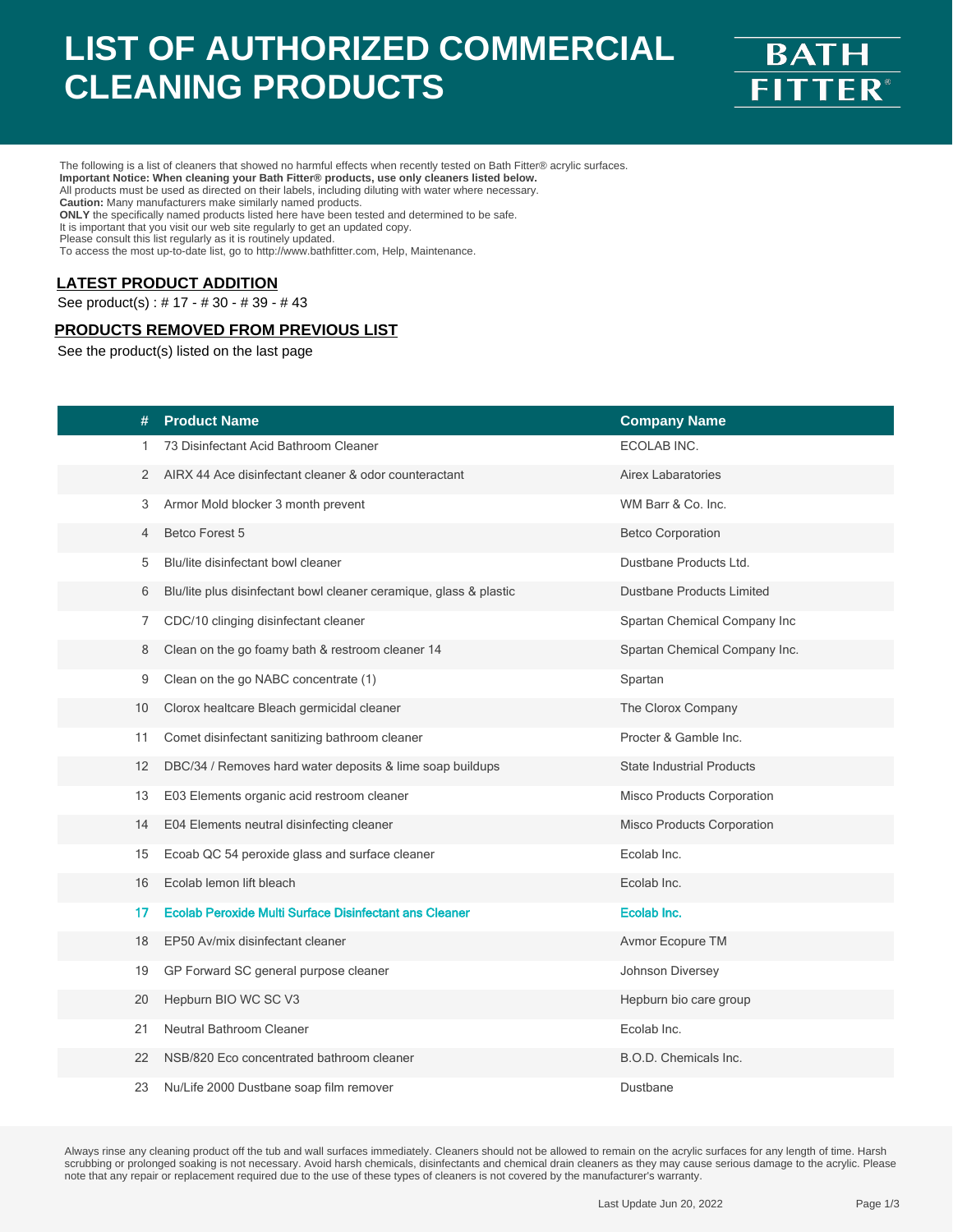# **LIST OF AUTHORIZED COMMERCIAL CLEANING PRODUCTS**



The following is a list of cleaners that showed no harmful effects when recently tested on Bath Fitter® acrylic surfaces.

**Important Notice: When cleaning your Bath Fitter® products, use only cleaners listed below.** All products must be used as directed on their labels, including diluting with water where necessary.

**Caution:** Many manufacturers make similarly named products.

**ONLY** the specifically named products listed here have been tested and determined to be safe.

It is important that you visit our web site regularly to get an updated copy. Please consult this list regularly as it is routinely updated.

To access the most up-to-date list, go to http://www.bathfitter.com, Help, Maintenance.

### **LATEST PRODUCT ADDITION**

See product(s) : # 17 - # 30 - # 39 - # 43

### **PRODUCTS REMOVED FROM PREVIOUS LIST**

See the product(s) listed on the last page

| #  | <b>Product Name</b>                                              | <b>Company Name</b>          |
|----|------------------------------------------------------------------|------------------------------|
| 24 | Nubio Bathroom descaler lime & soap scum concentrate             | Nubio Inc.                   |
| 25 | Oasis 100 Neutral Citrus all purpose cleaner                     | Ecolab                       |
| 26 | Oasis 137 Orange Force                                           | ECOLAB INC.                  |
| 27 | Oasis Pro 66 Heavy Duty alkaline bathroom cleaner & disinfectant | Ecolab Inc.                  |
| 28 | Oxivir Five 16 Concentrate one step disinfectant cleaner         | Diversey Inc.                |
| 29 | Oxivir Tb (US) disinfectant deodorizer sanitizer                 | Diversey Inc.                |
| 30 | <b>Protect All surface care cleaner</b>                          | Protect All - Thetford Corp. |
| 31 | Rain/X Plastic water repellent                                   | <b>ITW Global Brands</b>     |
| 32 | Ring Master All-Purpose cleanerr for bathroom / G84654C          | ZEP Inc. Edmonton AB. CA     |
| 33 | RMR/86 Instant mold & mildew stain remover                       | <b>RMR Solutions</b>         |
| 34 | Sealed air Stride Fragrance free SC neutral cleaner              | Johnson Diversey             |
| 35 | Spray Kleen all purpose cleaner                                  | Sunburst Chemicals Inc.      |
| 36 | Spray Kleen glass & hard surface cleaner                         | Sunburst Chemicals Inc.      |
| 37 | Spray Kleen multi surface cleaner                                | Sunburst Chemicals Inc.      |
| 38 | Spray Kleen tub & tile                                           | Sunburst Chemicals Inc.      |
| 39 | <b>Stride Floral Neutral Cleaner</b>                             | <b>Diversey</b>              |
| 40 | Swish Tuby Washroom spray cleaner                                | Swish Maintenance Limited    |
| 41 | Triad III Quaternary disinfectant cleaner                        | Johnson Diversey Canada Inc. |
| 42 | Virex 256 II One/Step disinfectant cleaner & deodorant           | Johnon Diversey              |
| 43 | Zep All-purpose Bathroom disinfectant cleaner                    | Zep Commercial Inc.          |
| 44 | Zep Dee/Lime industrial all/purpose descalent                    | Zep Inc.                     |
|    |                                                                  |                              |

Always rinse any cleaning product off the tub and wall surfaces immediately. Cleaners should not be allowed to remain on the acrylic surfaces for any length of time. Harsh scrubbing or prolonged soaking is not necessary. Avoid harsh chemicals, disinfectants and chemical drain cleaners as they may cause serious damage to the acrylic. Please<br>note that any repair or replacement required due to